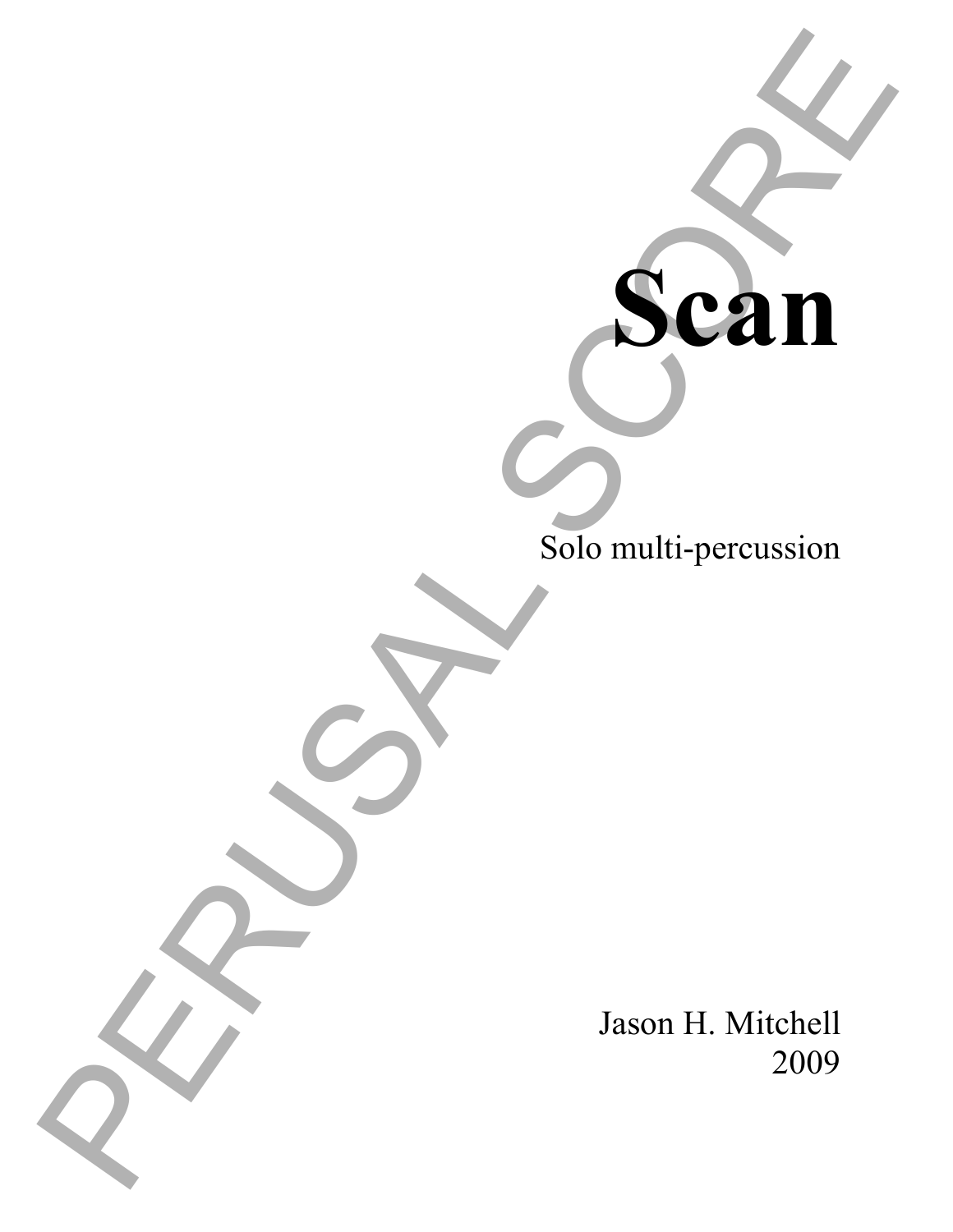# **Program Notes:**

This work was inspired by a road trip through Pennsylvania. As I drove through the state's multitude of valleys, I selected the "scan" mode on the radio, which would play five seconds of a station with strong reception before moving to the next one.

I was enthralled by the variety of the broadcasting: music, talk radio, static, and complete silence.

As the journey progressed, the presence of so many small towns within the small valleys caused many of the stations to share signal crosstalk, which I found most fascinating.

**Program Notes:**<br>
This work was inspired by a road trip through Pennsylvania. As I drove<br>
through the state's multitude of valleys, il selected the "searly mode on<br>
the radio, which would play live seconds of a station wit This crosstalk reminded me of my youth in deep South Texas. The land area, while quite large, had very few radio stations on the American side of the border. As a result, I spent many nights—when the radio signals traveled farther without interference—listening to rock stations broadcast from Mexico and from other distant cities in Texas.

Many times these stations would be very weak—full of static or crosstalk—while at other times, the stations would have a strong signal without any interference.

*Scan* was generated using GRACE by Heinrich Taube and FOMUS by David Psenicka.

### **Duration:**

 $7'$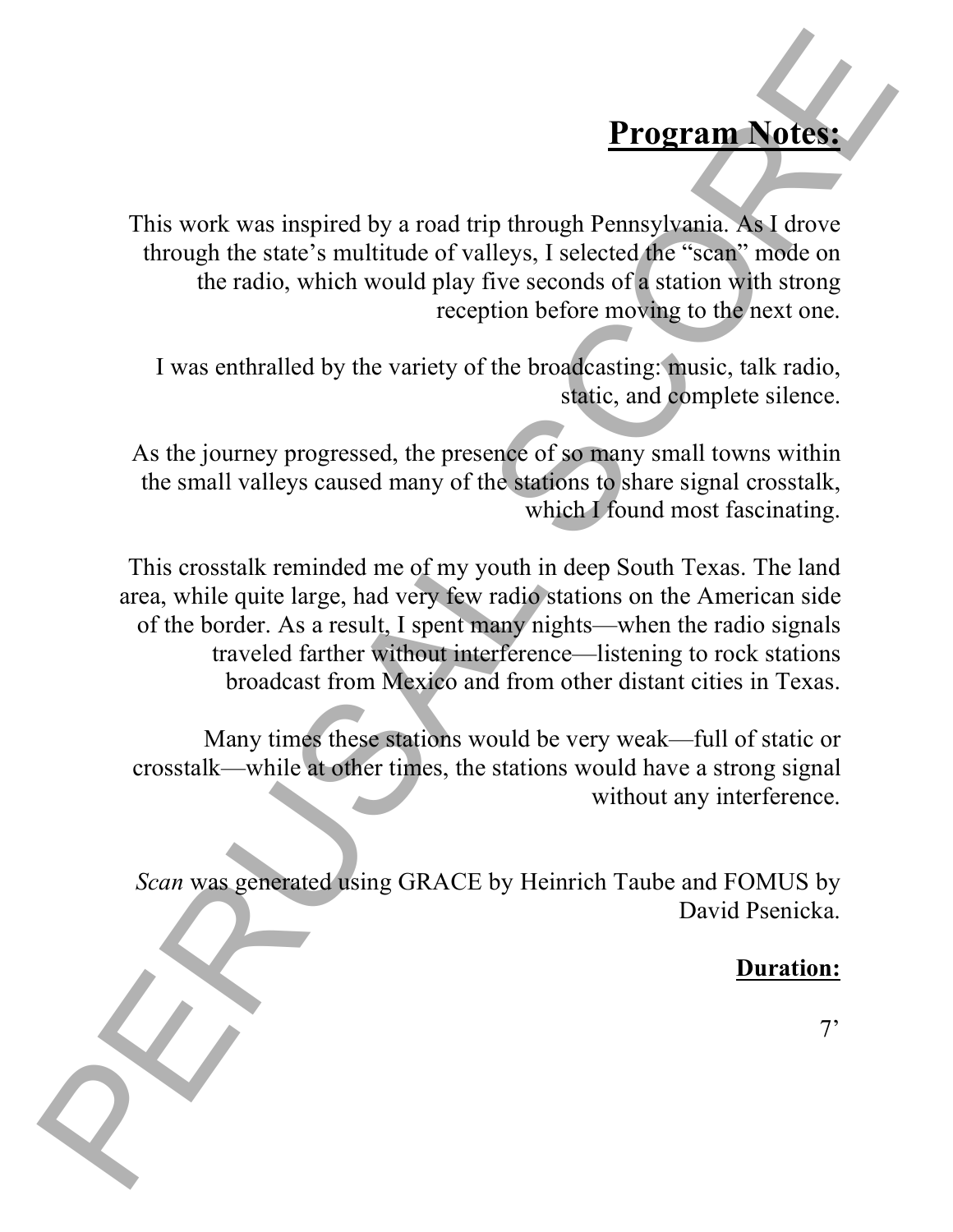## **Note to the Performer:**

There are five staves in this work. See explanations below for each.

#### **1) Babble**

This staff contains two different vocal instructions: "gibberish" and "clear speech."

gibberish – the text for this event should be unintelligible without being ridiculous. This event is always notated beneath the staff. A text box has been included in the score for ease of performance.

clear speech – the text for this event should be clearly enunciated. Please use a variety of texts so that each event is different in character. This event is always notated above the staff. A text box has been included in the score for ease of performance.

#### **2) Booms**

This staff corresponds to five different found objects, preferably "semi-resonant" boxes such as timpani flight cases, cardboard boxes, etc.

#### **3) Drive**

This found object should be dry and non-resonant similar in sound to a practice pad.

#### **4) Sparse**

These four found objects should be resonant and metallic such as suspended cymbals.

#### **5) Static**

This staff consists of two separate instruments, 1) vocal and 2) a found object. There will instances when both instruments occur and these will be marked by notes both above and below the center line, as shown below:

The first, which appears above the center line, is a vocalized static sound.

The second, which appears below the centerline, is a found object. The object should sound like brushes sweeping a snare drum (similar to the sound achieved in jazz with wire brushes, but without the typical rhythmic regularity found in that genre).





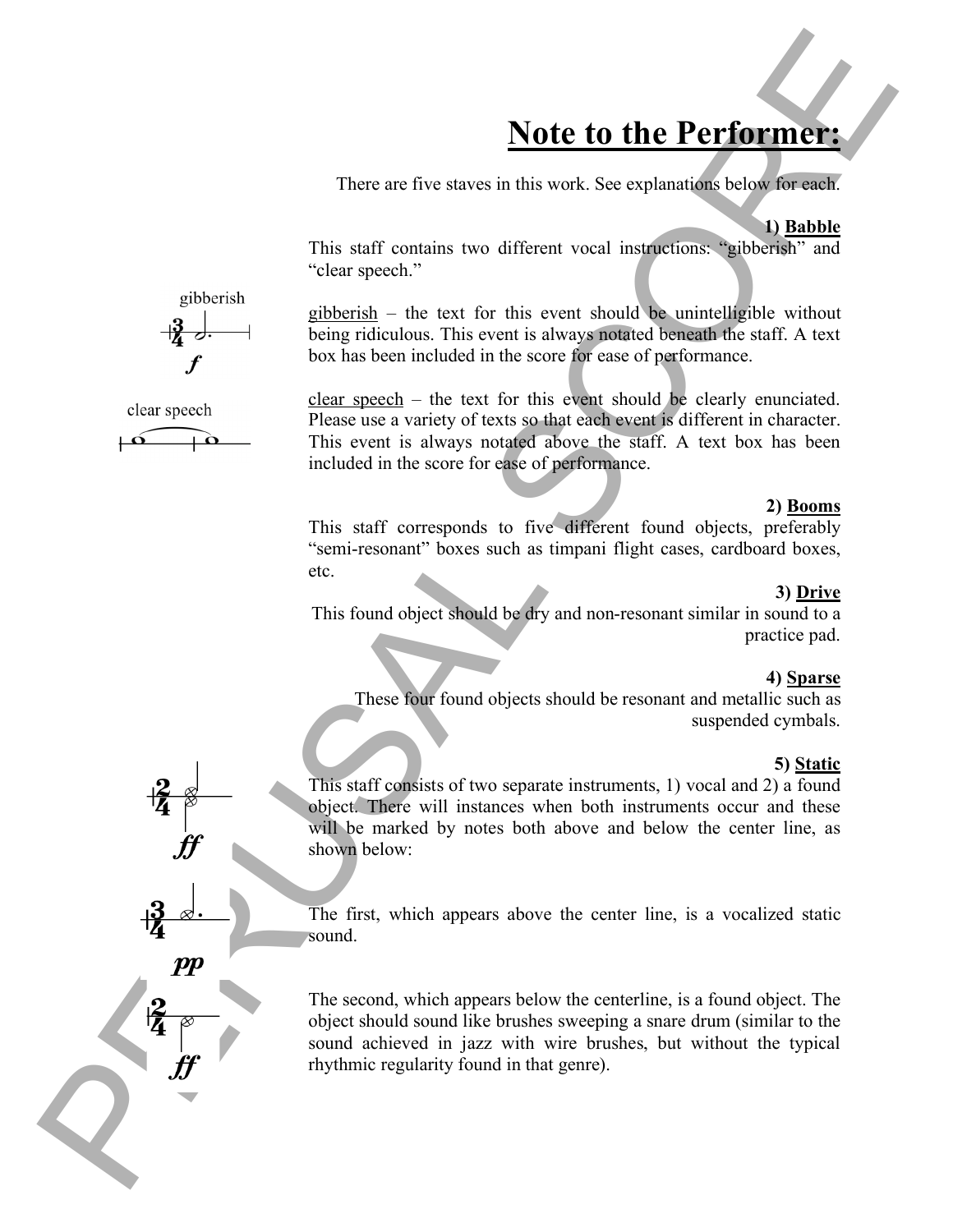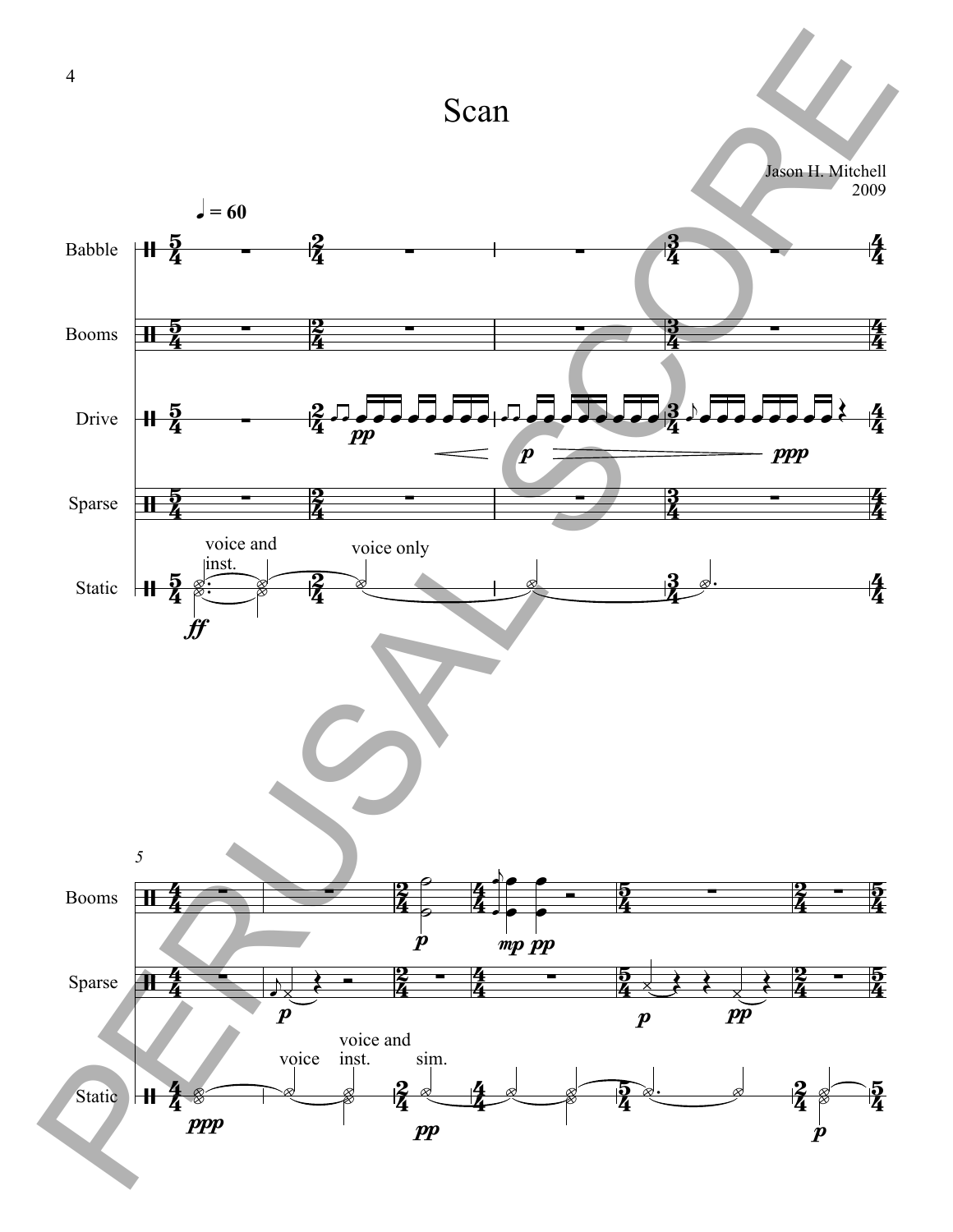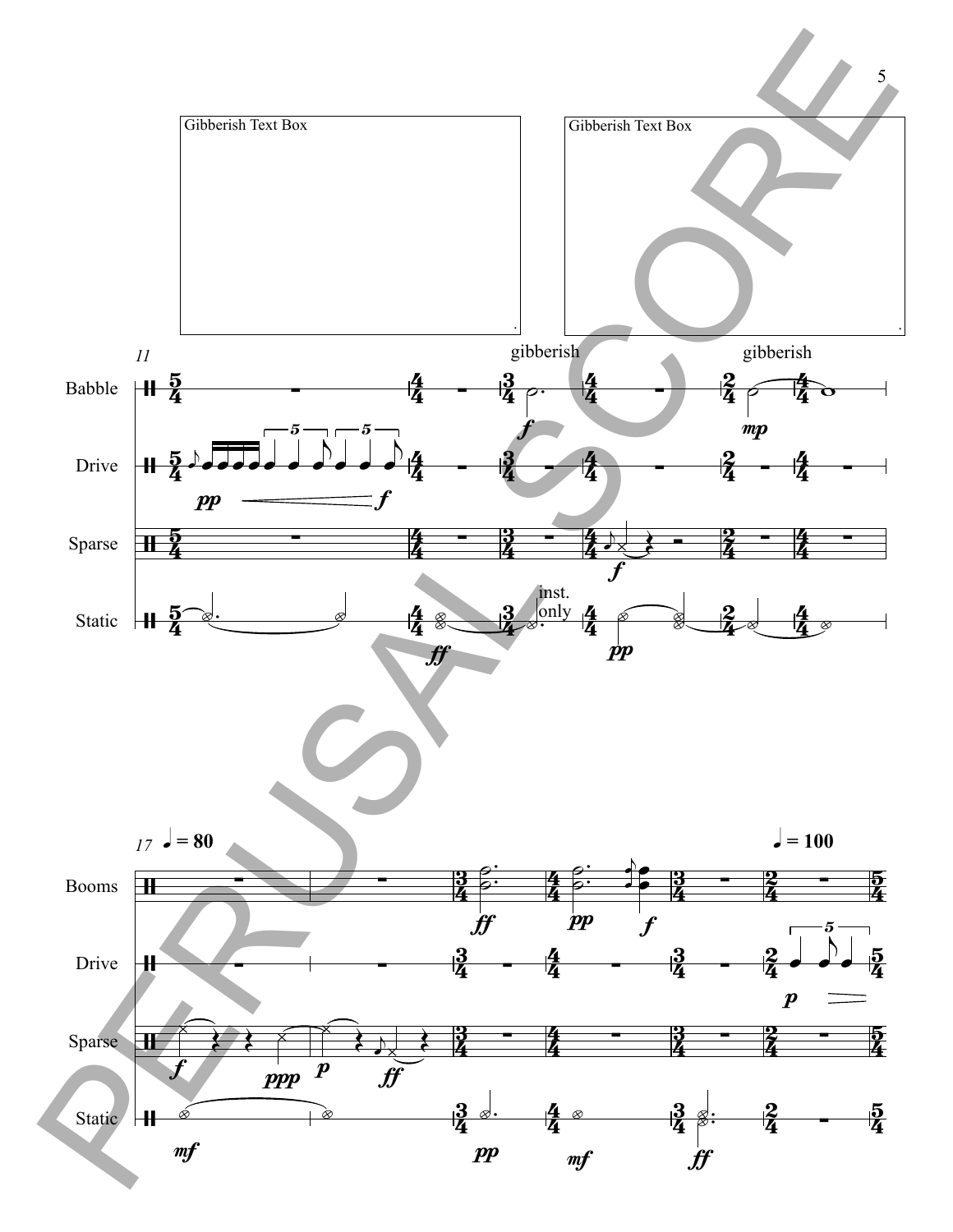